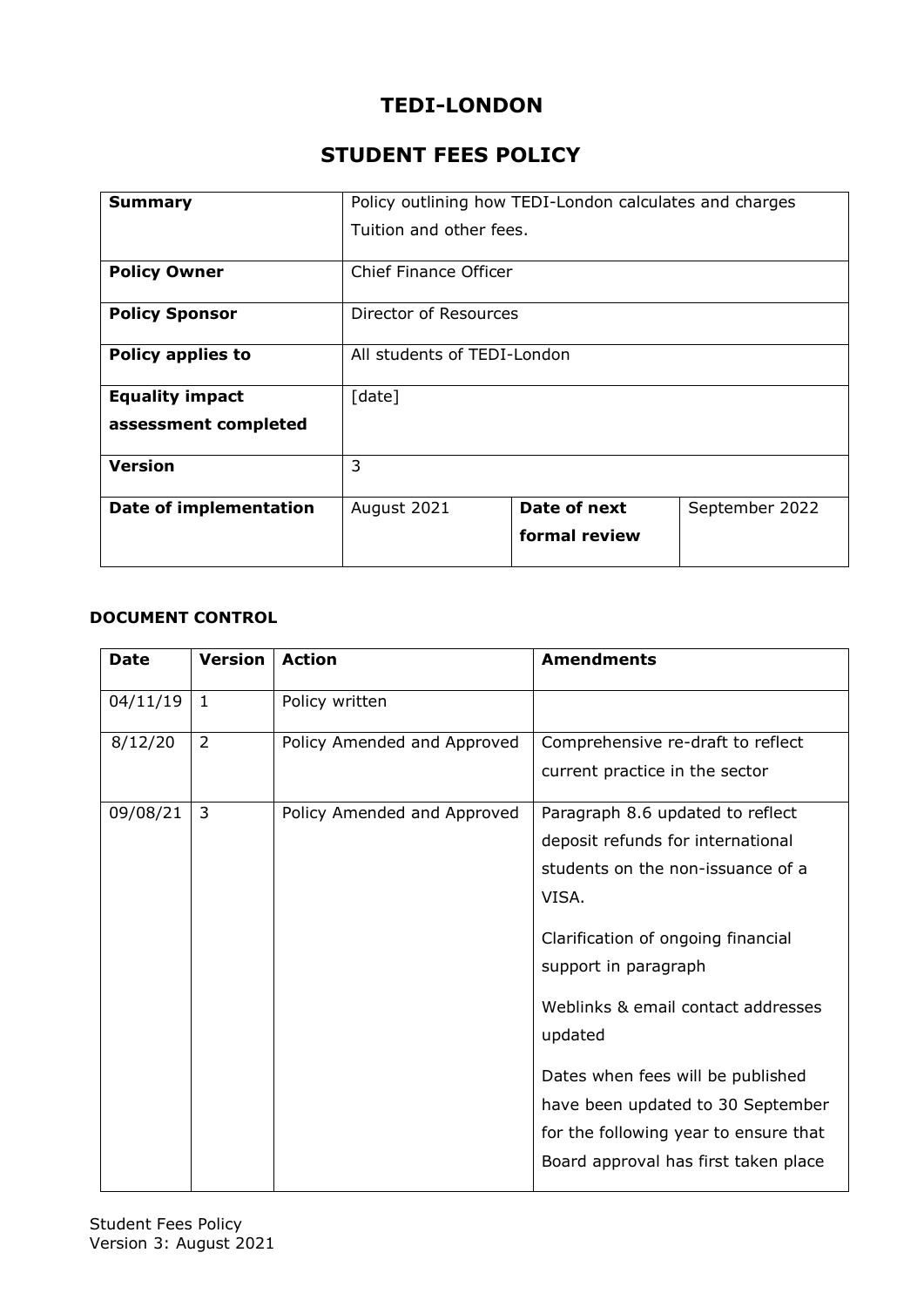# **Contents**

| 5. |  |
|----|--|
| 6. |  |
| 7. |  |
|    |  |
|    |  |
|    |  |
|    |  |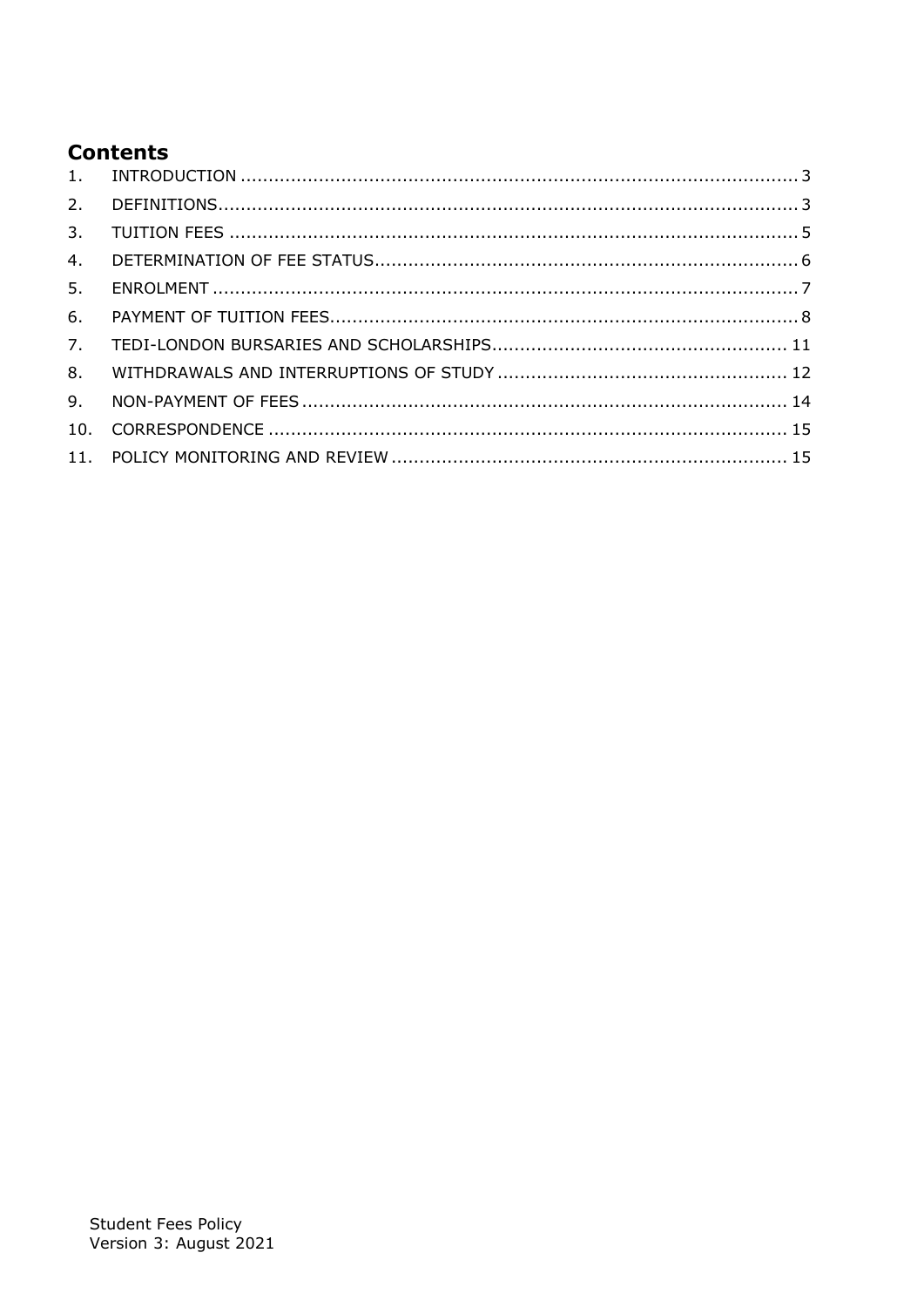# <span id="page-2-0"></span>**1. INTRODUCTION**

- 1.1. TEDI-London is committed to a fair and transparent policy in respect of the fees and charges it expects students to pay. The Student Fees Policy forms part of TEDI-London's Terms & Conditions and should be read in conjunction with them. Together they provide a framework for the setting, payment, collection, and reconciliation of student fees.
- 1.2. **Student Fees** are defined as any charges for tuition (referred to as a Tuition Fee in paragraph 1.3), retaking modules or years (the cost of re-sits are included in the Tuition Fee), library fines, charges for the non-return of equipment, field trips, travel costs, printing, fees associated with graduation and unpaid hardship loans (please note this list is not exhaustive).
- 1.3. You will be charged a **Tuition Fee** for each year of your programme. This fee covers the educational and related services made available to you whilst you study with us, including tuition/ supervisory services, access to learning/ technical resources, assessment of submitted work, the cost of re-sits, the use of special equipment, consumables/materials and facilities, support/ welfare provision and affiliate membership of the King's College London Students' Union.
- 1.4. This Policy outlines how TEDI-London's fees are determined and charged and outlines what happens if fees are not paid. It signposts sources of support for students experiencing difficulties with payment of fees.
- 1.5. This Policy applies to all prospective and continuing students, this includes Associate and Exchange students.
- 1.6. Terms of a significant nature have been marked as **bold** in this document.

## <span id="page-2-1"></span>**2. DEFINITIONS**

- 2.1. **Bursary:** A non-repayable allowance paid (or in the case of International students applied as a discount to the Tuition Fee) to a student in need. This is automatically allocated and is means tested.
- 2.2. **Deposit:** A sum of money payable as a first instalment of a place on a TEDI-London programme.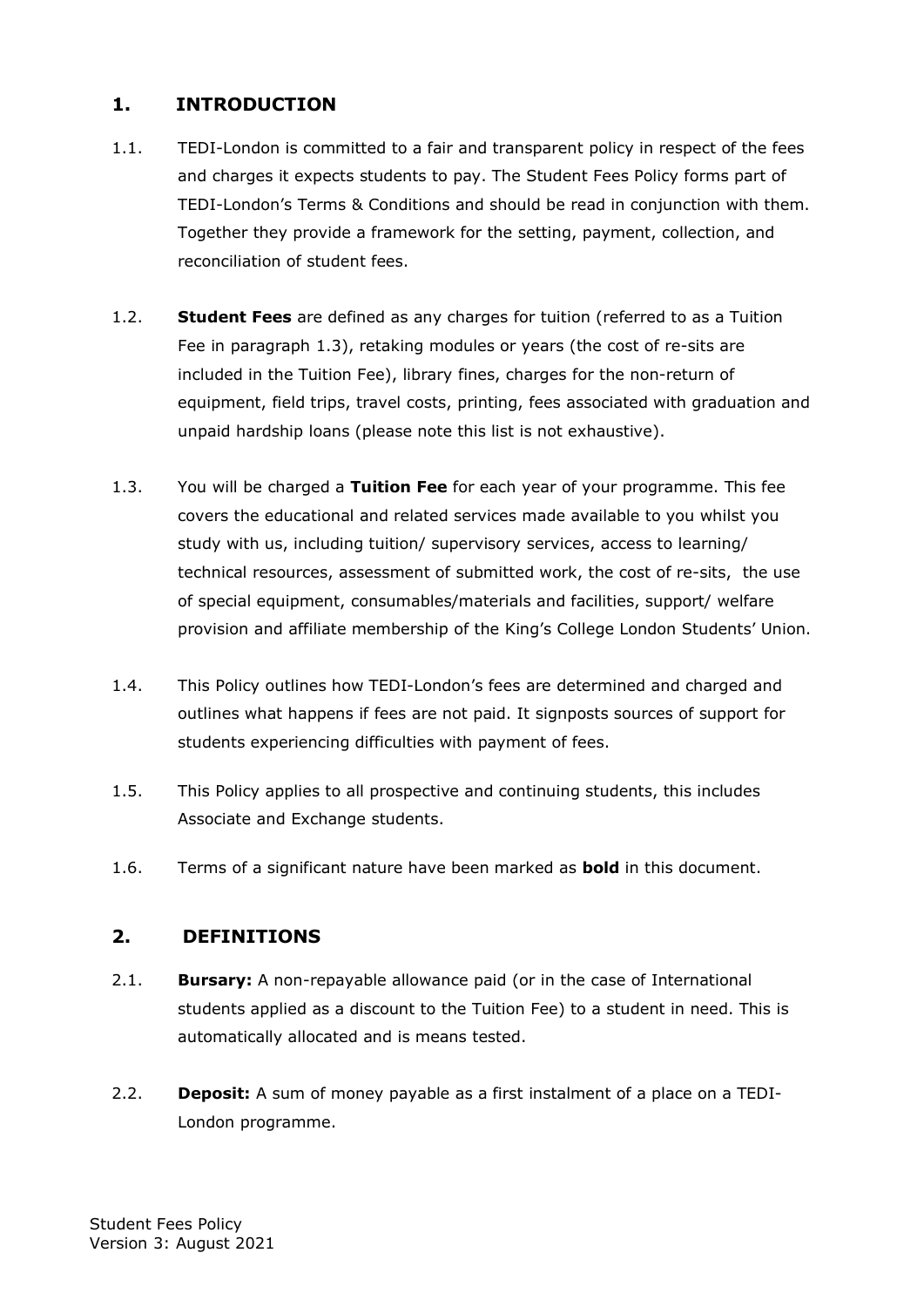- 2.3. **Home Students:** Students from England, Wales, Scotland, Northern Ireland, the Channel Islands, and the Isle of Man. Fee status will be determined upon application and may also depend on your residency status.
- 2.4. **International Students:** Students from all other locations not listed as Home.
- 2.5. **Scholarship:** An allowance awarded to a student, often because of academic merit, for the purpose of attending a course.
- 2.6. **Sponsor:** If your fees are being paid by someone other than you (not family), for example, an employer, then you are classed as a sponsored student.
- 2.7. **Government Tuition Fee Loan:** Loan funding provided by the Government (UK or International) to pay the cost of your Tuition Fees whilst studying at TEDI-London.
- 2.8. **Student Fees:** Are all fees which may be levied upon you and include Tuition Fees.
- 2.9. **Tuition Fees:** Are the costs you pay towards your educational programme.
- 2.10. **Cancellation/ Cancellation of Contract:** The end of your legally binding agreement with TEDI-London regarding your programme and your permanent removal from your programme.
- 2.11. **Interruption of study:** An interruption of study is where, with our prior agreement, you take a formal break from study for a specific period of time with the intention to resume study at a future date. Please note that the Student Loans Company will refer to a break in study as a suspension of study.
- 2.12. **Suspension of study:** A period of time during which we temporarily pause your studies pending the outcome of a disciplinary hearing related to an allegation of serious misconduct. Suspension is a neutral act, but restrictions may apply, e.g. access to the campus may not be permitted and IT facilities may be withdrawn.
- 2.13. **Withdrawal by TEDI-London:** This is a disciplinary sanction which, where applied, results in a student being permanently removed from his/her course at TEDI-London and the cancellation of the contract between the student and TEDI-London.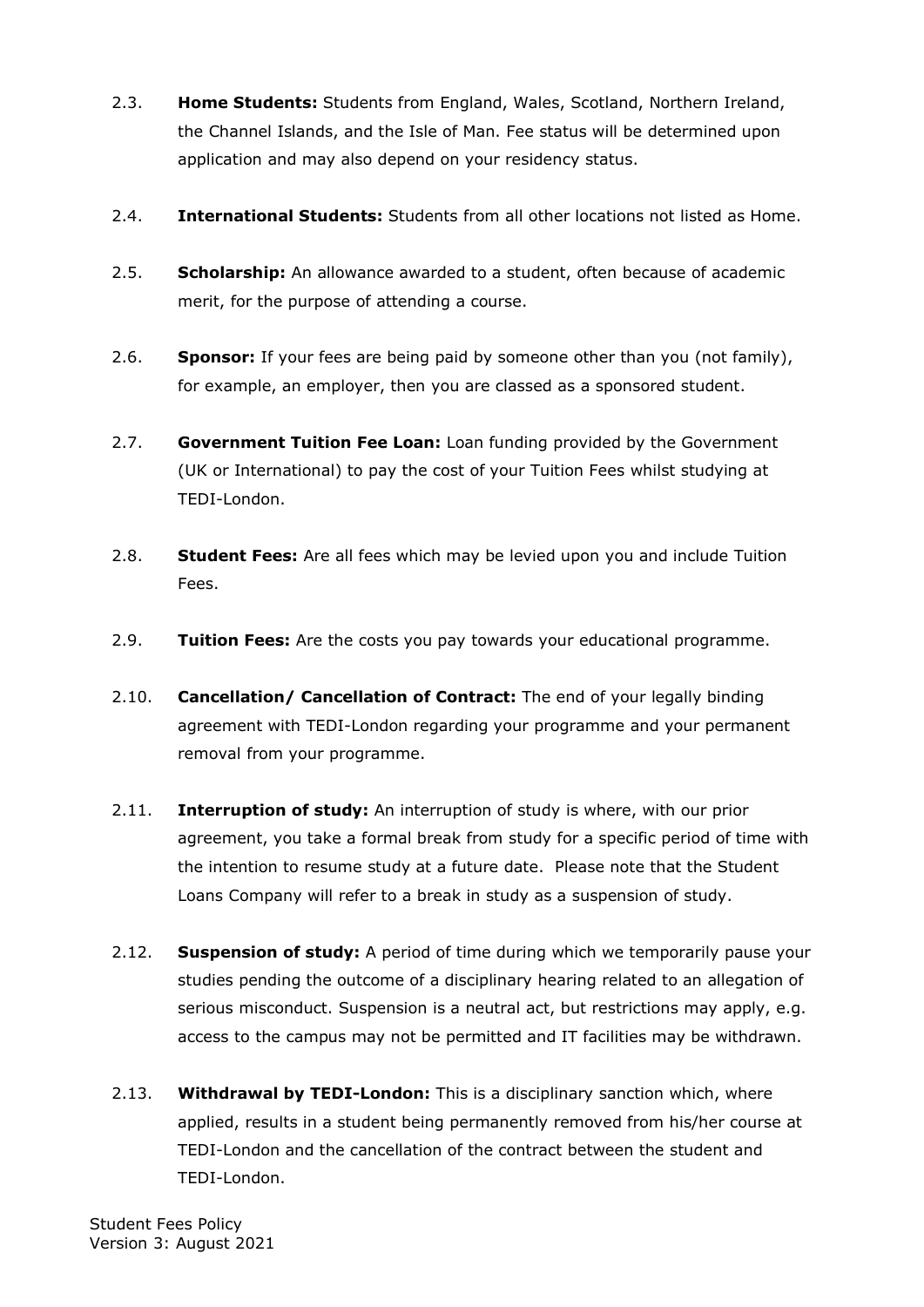## <span id="page-4-0"></span>**3. TUITION FEES**

- 3.1. Tuition Fees are reviewed annually, and details can be found (weblink).
- 3.2. Tuition Fees will be charged relative to a student's fee status at the point of enrolment and will continue to be charged at that rate for the duration of the academic year.
- 3.3. Tuition Fees are not discounted if you start your programme late.
- 3.4. Tuition Fees are not waived or reduced for any period during which you are suspended pending a disciplinary hearing.

#### **Home students**

- 3.5. **The UK Government regulates the maximum Tuition Fee chargeable and any annual increments for Home (see paragraph 2.9 below) undergraduate students. TEDI-London's Tuition Fee level reflects the maximum applicable fee cap for undergraduate courses designated for statutory support.** (The current maximum fee level for UG home students on a standard degree programme at providers without a TEF award is £9,000 and has been unchanged in the last three years).
- 3.6. There are different Tuition Fee levels for standard and accelerated degrees permitted by the UK Government.
- 3.7. These Tuition Fees will apply to all Home students regardless of the source of their funding.
- 3.8. The Home rate applies to students from England, Wales, Scotland, Northern Ireland, the Channel Islands, and the Isle of Man.

#### **International students**

3.9. **TEDI-London sets all other Tuition Fees which are part of the course chosen; details can be found** [TEDI-London Global Design Engineering | TEDI](https://tedi-london.ac.uk/learn/global-design-engineering/)  [London](https://tedi-london.ac.uk/learn/global-design-engineering/)**. These Tuition Fees are reviewed annually and are subject to a maximum annual increase of the higher of 5% or the consumer price index (CPI) rate of inflation.**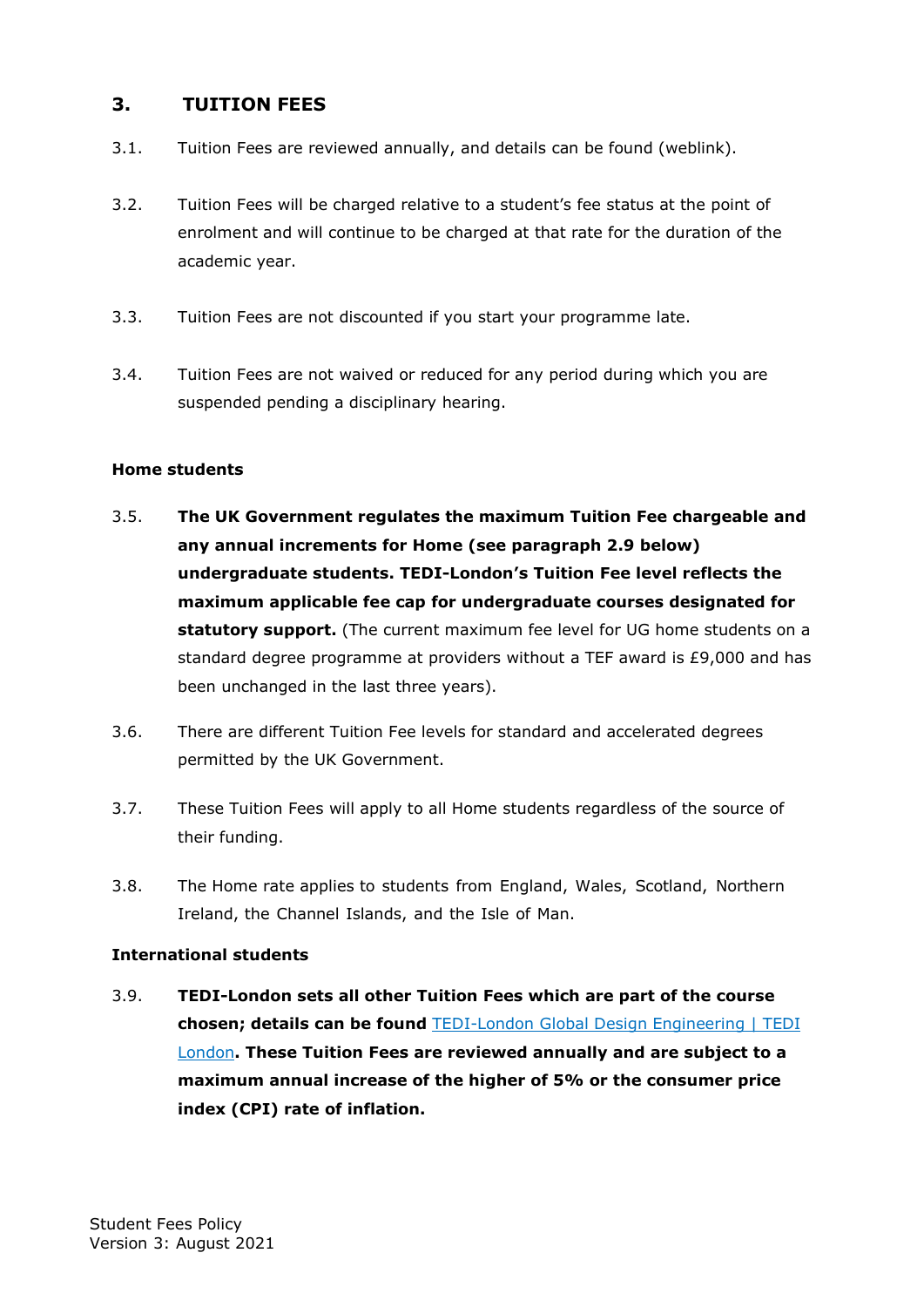- 3.10. If you take longer than scheduled to complete your programme (e.g., because you have to retake a year) you must pay the applicable Tuition Fees (with provision for increases) for each further year of study.
- 3.11. TEDI-London will review the Tuition Fees liability of students whose registered status changes during the academic session, for example in the case of a student who moves from full-time to part-time study. In such cases, the Tuition Fee liability will generally be determined by the date on which the change of status is affected.

### **Setting and publishing of Tuition Fees**

- 3.12. Home Tuition Fees will be published by 30 September each year, for students registering the following September.
- 3.13. International and all other non-regulated Tuition Fees will be set by 30 September each year, for students registering for the following September. The Tuition Fees for all years of the programme will be defined at this point.

#### **Other fees**

- 3.14. TEDI-London is not planning to charge additional fees to cover part or all the cost of special equipment, consumables, or facilities over and above the Tuition Fee.
- 3.15. There are a number of extra costs arising from higher education studies that you will need to allow for when planning your budget. For example:
	- The cost of accommodation if you are living away from home. TEDI-London does not currently operate its own accommodation for students.
	- Study texts and reference books
	- Items such as photocopying
	- Library fines if you are late returning borrowed material

## <span id="page-5-0"></span>**4. DETERMINATION OF FEE STATUS**

4.1. All prospective students joining TEDI-London must provide all necessary fee assessment information requested to the Admissions Team to enable your fee assessment to take place prior to the start of your programme. TEDI-London adheres to the guidelines as set out by the UK Council for International Student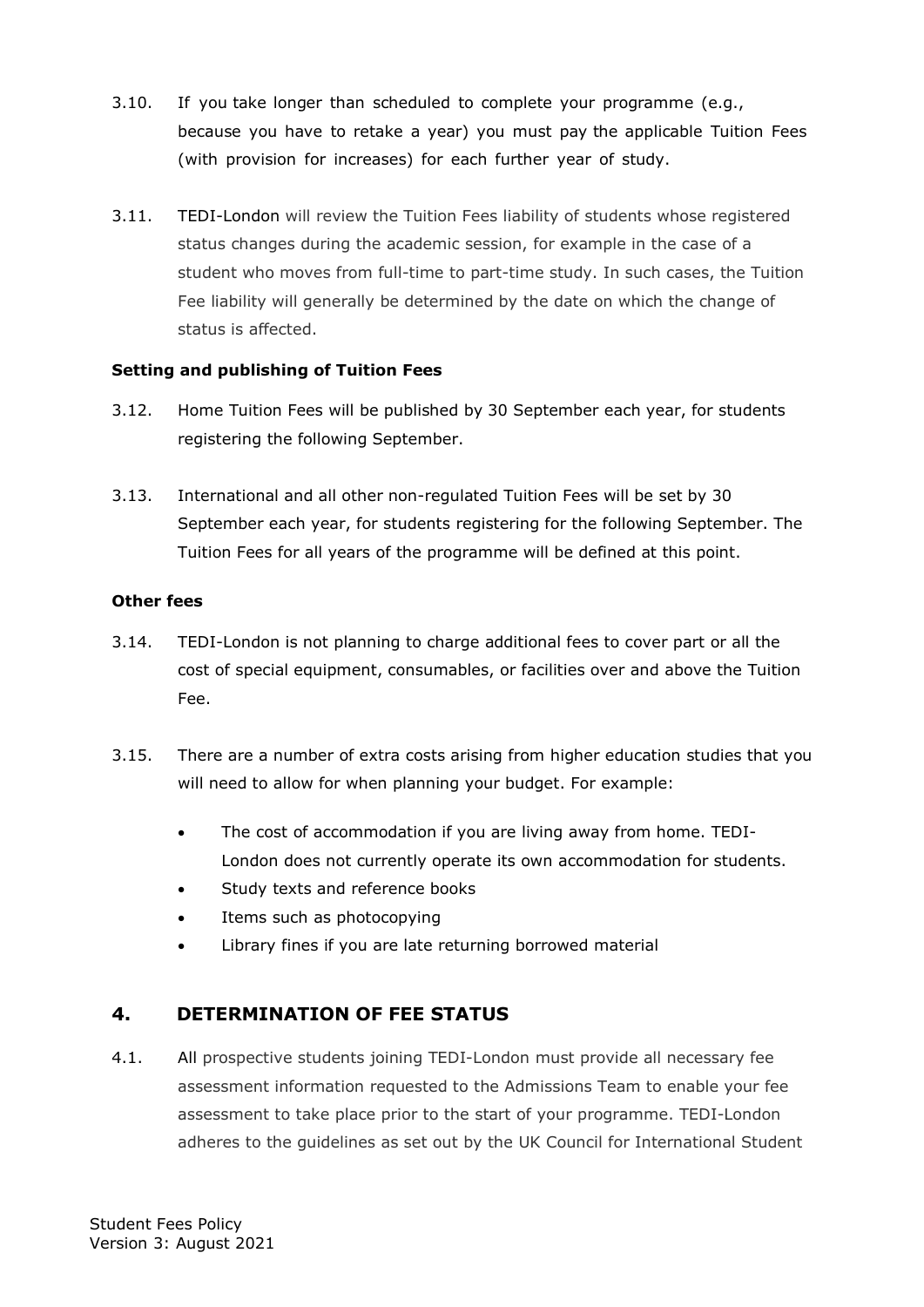Affairs (UKCISA). Please refer to the [UKCISA website](http://www.ukcisa.org.uk/) for the rules and procedures regarding Tuition Fee status.

- 4.2. Except for specific cases, as defined by UKCISA, Tuition Fees will be charged relative to your fee status at the point of enrolment and will continue to be charged at that rate for the duration of the academic year.
- 4.3. If you wish to dispute your fee status included in the offer letter as part of the application process, you should use the admissions appeals process outlined in the Admissions Policy.
- 4.4. Your fee status can be reviewed at the start of each academic year. You should provide the required documentation by  $1<sup>st</sup>$  September. If you wish to dispute the reconsidered fee status, you should use the Student Complaints Process as outlined in (weblink).

## <span id="page-6-0"></span>**5. ENROLMENT**

- 5.1. In order to become a fully enrolled student at TEDI-London, you must complete all the necessary academic requirements and make arrangements to pay all Student Fees as directed by TEDI-London in the following sections.
- 5.2. TEDI-London allows self-funded students to pay their Tuition Fees in set instalments as detailed in section 6 below. For the purposes of these regulations 'self-funded students' are defined as students not applying for a Government Tuition Fee loan through the Government.
- 5.3. Enrolment will not be complete until payment details have been provided. Failure to complete the enrolment process will result in your application to TEDI-London being delayed and possibly terminated.
- 5.4. Home applicants and continuing students who have applied for a Government Tuition Fee Loan to cover the cost of their Tuition Fees will receive written confirmation of their entitlement from their loan provider. Prospective students in receipt of a government loan will be required to provide their Student Support Number (SSN) or Customer Reference Number (CRN) during the enrolment process. Failure to complete the enrolment process will result in your application to TEDI-London being delayed and possibly terminated.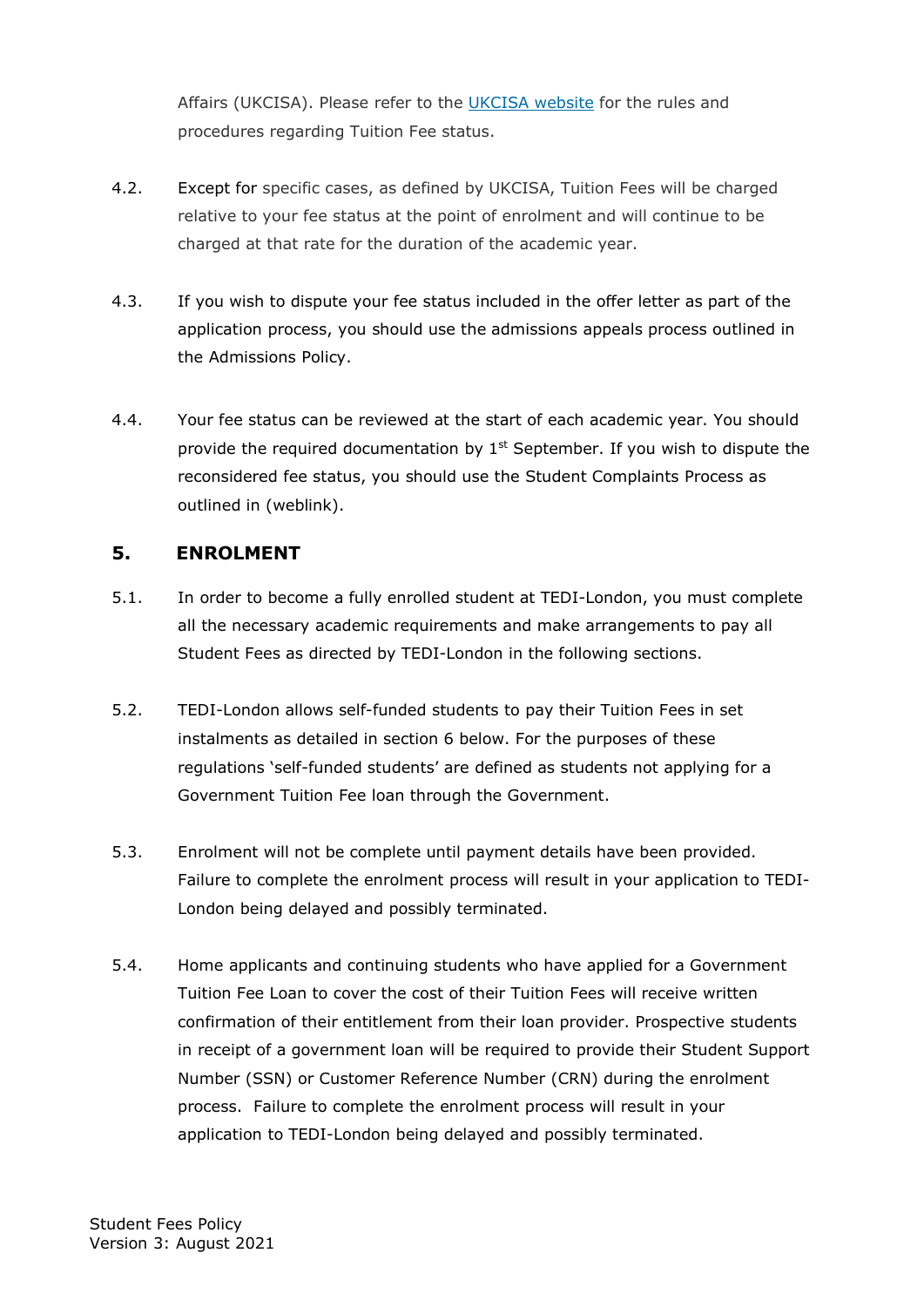5.5. TEDI-London reserves the right to decide which organisations or companies will be accepted as an approved sponsor. For the purposes of this document loans provided by the Student Loan Company, Student Finance Wales and the Student Awards Agency for Scotland are classified as 'Government Tuition Fee Loans'.

# <span id="page-7-0"></span>**6. PAYMENT OF TUITION FEES**

6.1. Before registering at TEDI-London we would ask that you have put in place arrangements to ensure that you have sufficient funds to cover your studies and any associated costs.

## **Self-Funded students**

- 6.2. Students who are funding their own Tuition Fees may pay either pay in full or in three equal instalments on the designated dates set out below.
- 6.3. For courses commencing September 2021 and studying throughout the full academic year the designated payment dates for 2021/22 are;

| Instalment 1 | Due by Thursday 30 September 2021 |
|--------------|-----------------------------------|
| Instalment 2 | Due by Monday 10 January 2022     |
| Instalment 3 | Due by Monday 11 April 2022       |

- 6.4. Any alterations to the instalment plan set out in paragraph 6.3. can only be made with the written agreement of the Student Hub. Should a prospective student or a continuing student be considered by TEDI-London as having extenuating circumstances, the Student Hub may agree for the Tuition Fees to be paid on dates other than those specified above. In this instance, TEDI-London reserves the right to request that evidence is provided to support this. Any agreement to alter the instalments entered into by TEDI-London will be subject to periodic review.
- 6.5. Payment must be in British pounds sterling and can be made by debit/ credit card. TEDI-London does not accept payments by cheque or cash.
- 6.6. Those students who would normally be eligible for a Government loan but who opt to pay Tuition Fees as a Self-Funded Student and subsequently fall behind on their instalment payment of Tuition Fees, will normally be expected to transfer to the deferred Government Loan scheme and request a loan from the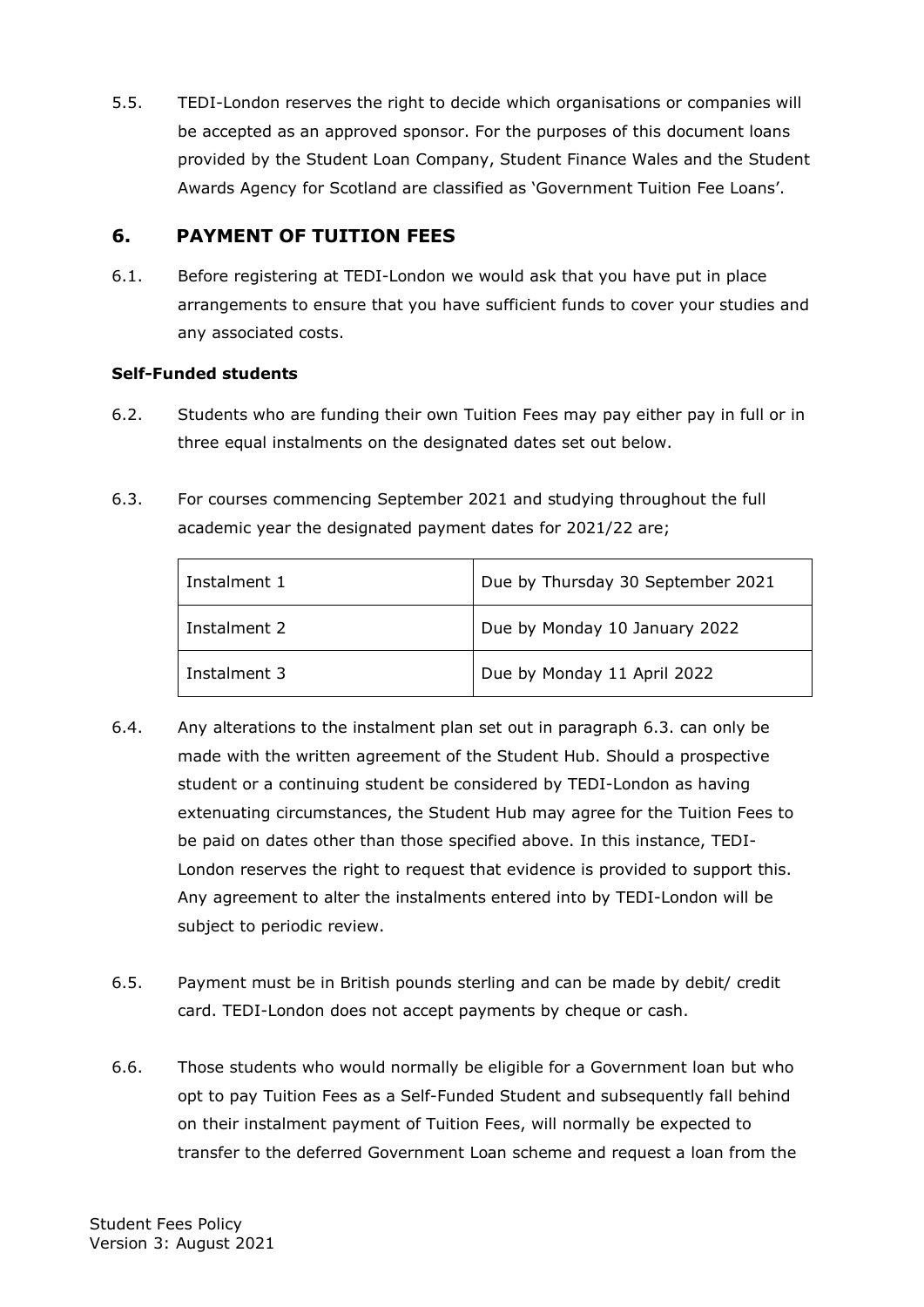Student Loan Company (SLC)/ Student Finance England (SFE) or the regional equivalent to cover the outstanding balance.

### **Students who apply for a government loan**

- 6.7. Students will usually be given a Student Support Number ("SSN") or Customer Reference Number ("CRN"). Where approval has been given for a Government Tuition Fee Loan TEDI-London will not invoice you but will engage directly with the government loan provider.
- 6.8. You will have a separate contract with the government loan provider which it is your responsibility to fulfil.
- 6.9. Where you have not yet received a decision from the appropriate student financial provider as to whether you are eligible for a Government Tuition Fee loan, you will normally be permitted to enrol as set out in paragraphs 5.2 and 5.3.
- 6.10. Should the student financial provider advise you that you are not eligible for support or that your application is still being assessed, the student fee liability will be transferred to you and will be subject to the self-funded obligations in paragraphs 5.2 to 5.5. The procedure and sanctions for the non-payment of Tuition Fees are detailed in section 8.
- 6.11. If you wish to switch programmes, this will need to be agreed both by TEDI-London and the government loan provider.
- 6.12. If you are transferring from another institution and have a Government Tuition Fee loan, you must provide us with a copy of your Student Finance entitlement letter.
- 6.13. You cannot switch mode of study, for example, to an accelerated degree, after the first liability date (a student loan has 3 liability periods during the academic year. The first liability period is after week 2 of teaching on the student's programme).

## **Students who are funded by an approved sponsor**

6.14. If your Tuition Fees are to be paid by an approved sponsor such as an employer, it is your responsibility to ensure that the Tuition Fees are paid by your sponsor.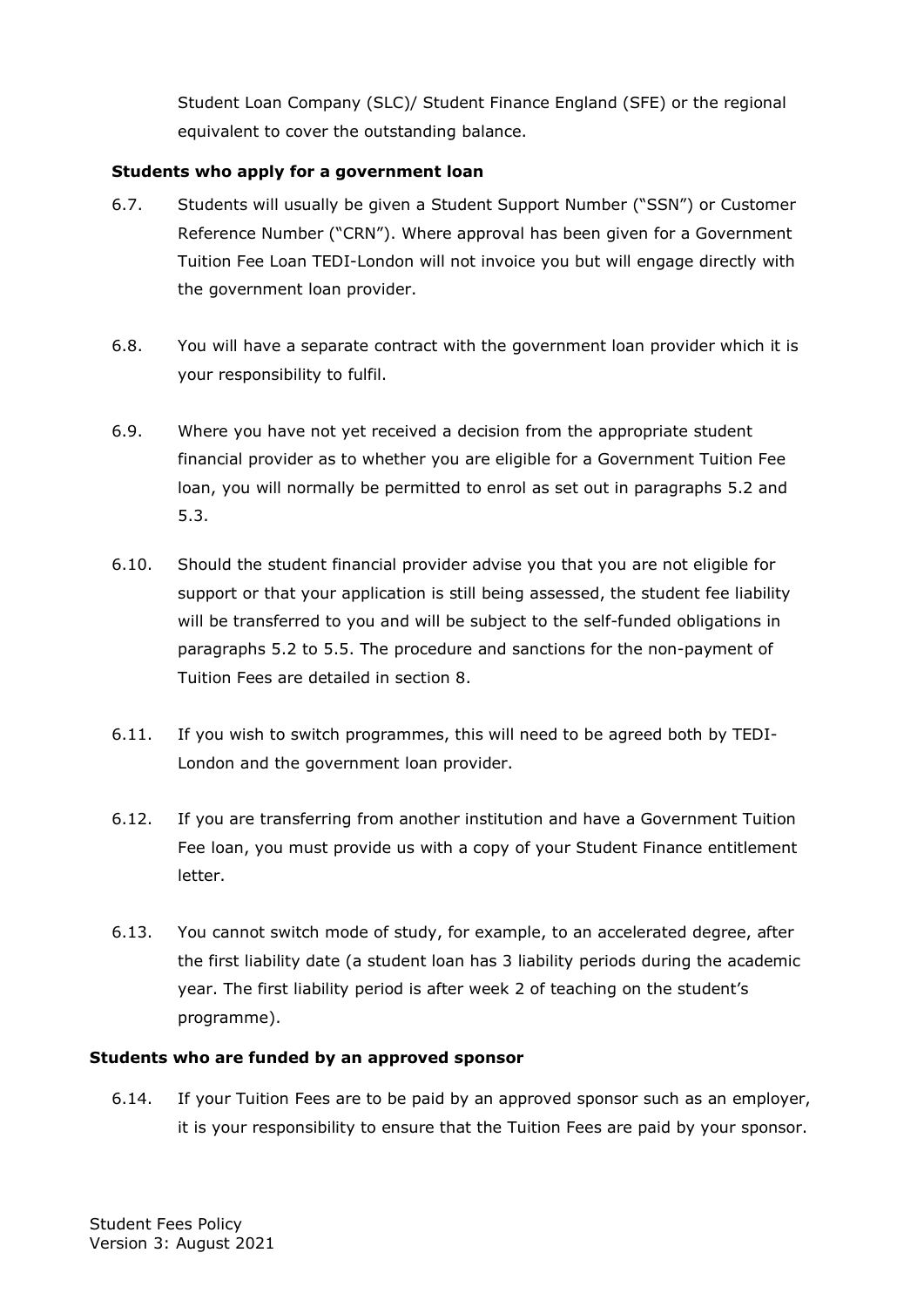- 6.15. Information which must be provided to enable TEDI-London to invoice the sponsor correctly is set out below;
	- (a) an official letter of sponsorship on the organisation's headed paper signed by an authorised signatory of the sponsor;
	- (b) the invoice address, contact details and name of the official contact at the sponsor; and
	- (c) your full name and the total amount of the sponsorship.
- 6.16. TEDI-London will invoice the sponsor directly and payment must be made in full in line with the payment terms (30 days) set out on the invoice. The option of paying by instalments is not available to sponsors. Parents, family members or friends are not classed as sponsors.
- 6.17. **Should the sponsor default on payments or withdraw funding, the liability will be transferred to you and responsibility will fall upon the you to clear any overdue balance in full. TEDI-London's Student Hub will assist in facilitating financial advice and providing non-financial support whilst you make acceptable arrangements to pay any outstanding Tuition Fees.**

## **International Student Payments**

- 6.18. All international students who require a Student Route visa to study in the U.K. and are looking to study at TEDI-London will be required to pay a nonrefundable deposit to secure a place on their programme and to obtain a Confirmation of Acceptance (**"CAS"**).
- 6.19. At TEDI-London's sole discretion, certain students will be exempt from having to pay the deposit, for example students from the United States of America who have approved US Federal Aid and students fully funded by an official governmental body, the British Council or any international organisation, international company, university or a UK independent school.
- 6.20. **The amount of deposit payable, along with payment instructions, will be confirmed to you in your offer letter from TEDI-London. The minimum deposit payable for the academic year 2021/22 is £4,000 (four thousand British sterling pounds).**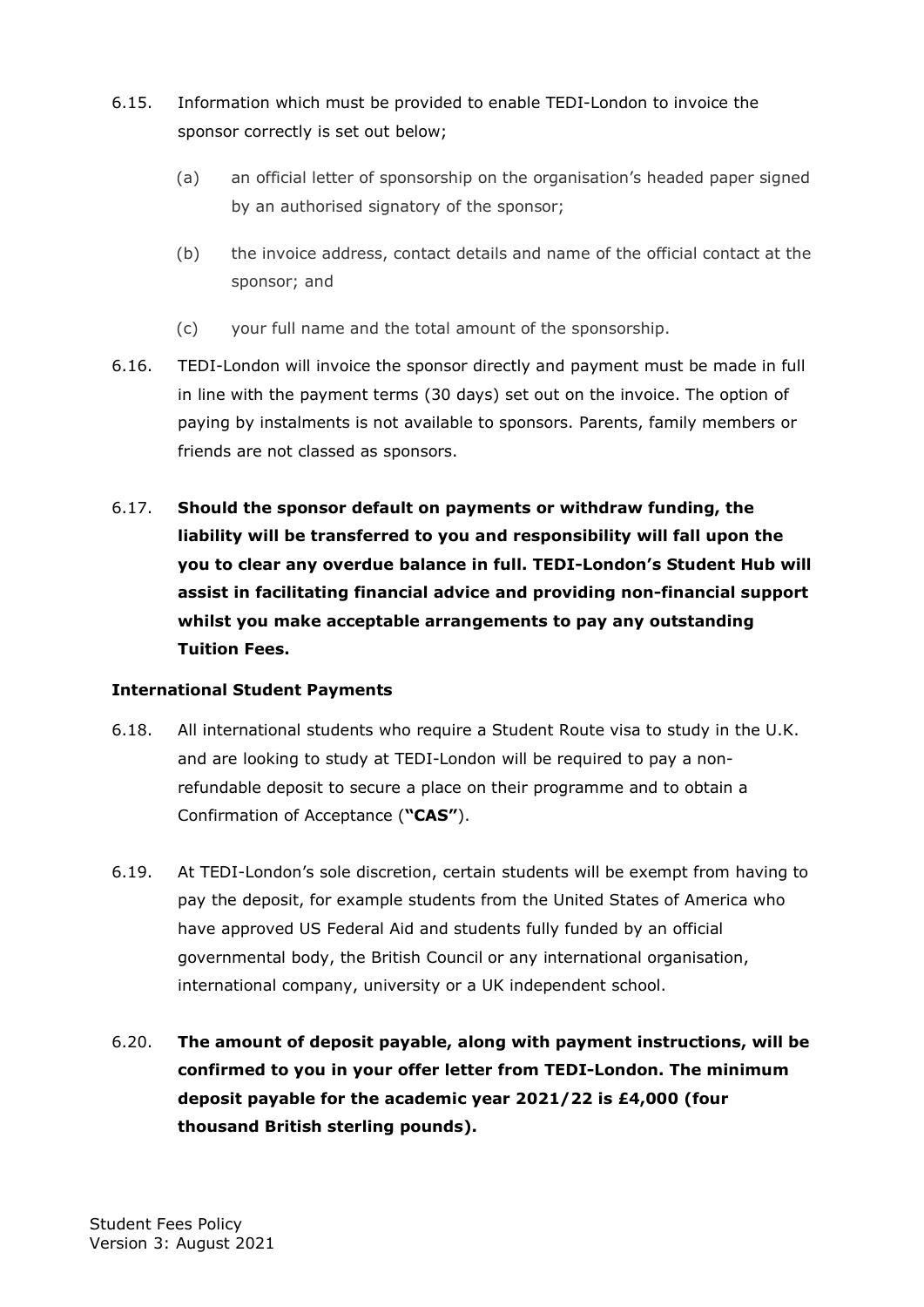6.21. Deposit payments made to TEDI-London will be deducted from your total annual Tuition Fee liability as set out in the offer letter. Where payment of Tuition Fees by instalments is selected, the balance of the total annual Tuition Tee (after deduction of the deposit) will be split into 3 equal instalments. Instalments for 2021/22 are payable as set out in the following table;

| Instalment 1 | Due by Thursday 30 September 2021 |
|--------------|-----------------------------------|
| Instalment 2 | Due by Monday 10 January 2022     |
| Instalment 3 | Due by Monday 11 April 2022       |

- 6.22. Deposits are non-refundable except under the circumstances outlined in this document.
- 6.23. If you wish to switch programmes, this will require approval by TEDI-London. You may also need to seek UKVI approval for this as part of the conditions of your VISA. You will be asked to demonstrate the outcome of this as part of your request to TEDI-London.

# <span id="page-10-0"></span>**7. TEDI-LONDON BURSARIES AND SCHOLARSHIPS**

- 7.1. TEDI-London is committed to supporting you throughout your studies. At TEDI-London we will award bursaries to students if they come from a low-income family or if they are a care leaver. This can help students who may face more barriers to attending full-time education, enabling them to access a degree at TEDI-London.
- 7.2. Where a home student is entitled to a bursary or scholarship, TEDI-London will arrange to pay the relevant amount directly to their bank account.
- 7.3. Where an international student is entitled to a bursary or scholarship, TEDI-London will offset this against the outstanding Tuition Fee owed by the student.
- 7.4. Scholarships and bursaries offered by TEDI-London are normally awarded in the first year of study, and will last for the duration of your programme of study subject to the ongoing eligibility requirements outlines in Section 11 of the Student Finance Support Policy [\(Student-Financial-Support-Policy-1-1.pdf \(tedi](https://tedi-london.ac.uk/wp-content/uploads/2021/01/Student-Financial-Support-Policy-1-1.pdf)[london.ac.uk\).](https://tedi-london.ac.uk/wp-content/uploads/2021/01/Student-Financial-Support-Policy-1-1.pdf) However, if you have a sponsor who will be paying the full and/or part balance of your Tuition Fees, you will not be eligible for a scholarship or bursary. Should you start to become sponsored during the course of your study,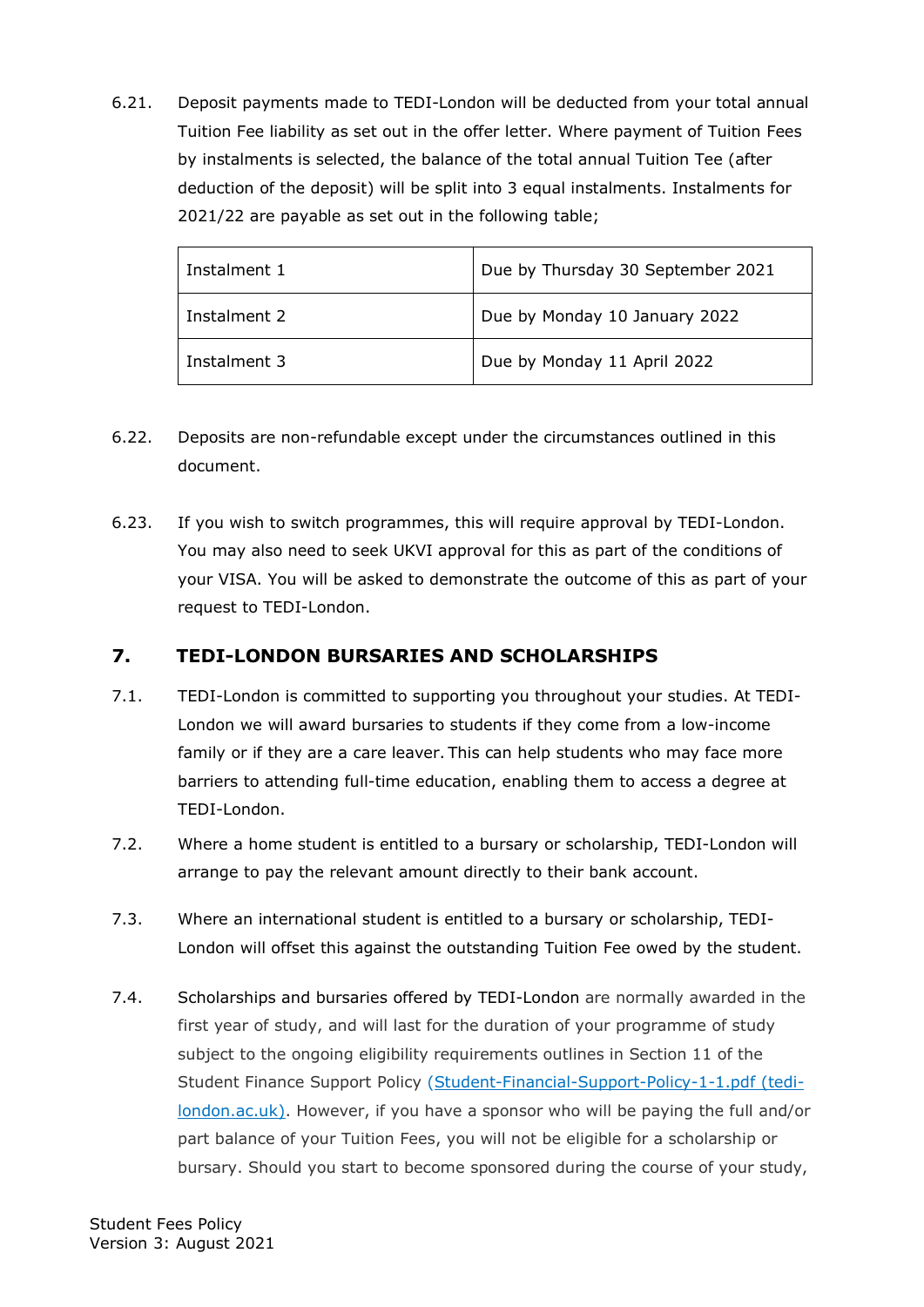you will cease to be eligible for a scholarship or bursary from that point onwards.

7.5. If you withdraw or interrupt your studies during the course of the academic year, you will have your scholarship or bursary award pro-rated to your period of study.

## <span id="page-11-0"></span>**8. WITHDRAWALS AND INTERRUPTIONS OF STUDY**

- 8.1 In addition to the 14-day statutory 'cooling off' period, if you choose not to continue your studies within the first 14 calendar days of the start date of the programme and will not be charged tuition fees for this period of enrolment. Non-refundable deposits will not be returned. Please see the **Terms and Conditions** for further information.
- 8.2 If you withdraw or are withdrawn from your programme, your final date of study will be determined as the date recorded on the relevant form in the Student Records System (this must be confirmed by the relevant academic lead) and fees will be calculated on the basis set out in the table at 8.5 below.
- 8.3 If you are returning from a leave of absence (but are not required to repeat any of your modules), you will return on the fees (subject to any inflationary increases applicable depending on which fee regime applies) of the cohort of students that you re-join. A new fees schedule will be sent to you in advance of your return to studies.
- 8.4 If you request deferred entry, the initial offer letter will describe the fees for direct entry. You will then be sent a new offer letter which will contain the fees for that year by 1 October, the year before you start the programme in September. These fees may be higher than the previous year, depending on which fee regime applies (e.g.; home or international).

#### **Fee Payment Liabilities**

8.5 **If you withdraw, interrupt or are withdrawn by TEDI-London or your contract is cancelled, the following tables, which must be read alongside the list of exceptions and notes following them, indicate how refunds of Tuition Fees that you have paid are calculated for of the 2021/22 academic year of study.**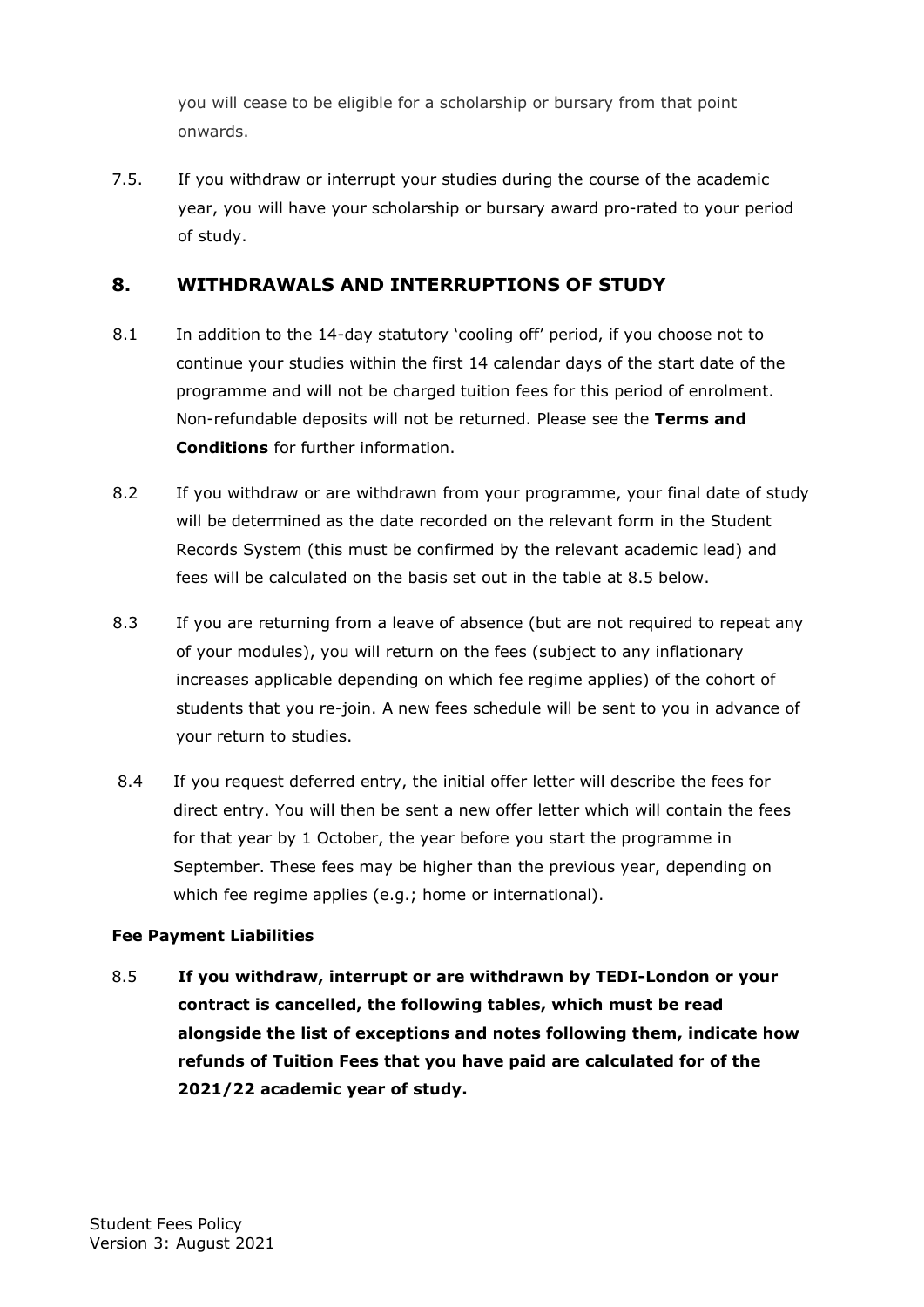| Timing of cancellation, interruption or<br>sanctions of suspension or expulsion                         | <b>Percentage of Tuition Fees</b><br>we will refund to you |
|---------------------------------------------------------------------------------------------------------|------------------------------------------------------------|
| 14-day statutory 'cooling off' period                                                                   | 100%                                                       |
| Before the programme starts or within the<br>first 2 weeks starting on the date the<br>programme starts | 100%                                                       |
| After those first 2 weeks but before<br>09/01/2022                                                      | 75%                                                        |
| From 10/01/2022 to 10/04/2022                                                                           | 50%                                                        |
| From 11/04/2022                                                                                         | 0%                                                         |

# **List of exceptions**

| A | If we cancel your programme, you will receive a full refund of the Tuition<br>Fees you have paid, including any deposit.                                                                                                                                                                                                                                                                                                                                                |
|---|-------------------------------------------------------------------------------------------------------------------------------------------------------------------------------------------------------------------------------------------------------------------------------------------------------------------------------------------------------------------------------------------------------------------------------------------------------------------------|
| B | If you cancel your contract using your statutory right to do so (as set out in<br>our Terms and Conditions for Students), you will receive a full refund of the<br>Tuition Fees you have paid less any non-refundable deposit you have paid.<br>The circumstances in which deposits are non-refundable are set out below.                                                                                                                                               |
| C | No refunds will be given if withdrawing from or interrupting studies on non-<br>degree courses. In the event of a student failing to complete a programme<br>of study, other than in withdrawal situations set out in this document, all<br>outstanding Tuition Fees owed to TEDI-London must be paid and no refunds<br>will be due.                                                                                                                                    |
| D | If you have an undergraduate student loan and your contract is cancelled or<br>you interrupt or are suspended or expelled from your programme, your<br>Tuition Fees will be recalculated in accordance with the Student Loans<br>Company driven liability dates as follows:                                                                                                                                                                                             |
|   | 1. Cancellation/interruption/suspension/expulsion after week 2 of teaching<br>you will be charged 25% of full Tuition Fees.                                                                                                                                                                                                                                                                                                                                             |
|   | 2. Cancellation/interruption/suspension/expulsion after week 12 of<br>teaching you will be charged 50% of full Tuition Fees.                                                                                                                                                                                                                                                                                                                                            |
|   | 3. Cancellation/ interruption/suspension/expulsion after week 23 of<br>teaching you will be charged 100% of full Tuition Fees.                                                                                                                                                                                                                                                                                                                                          |
| E | Tuition Fees are not recalculated if you interrupt any module(s).                                                                                                                                                                                                                                                                                                                                                                                                       |
| F | If your contract is cancelled or you interrupt your studies and you are part<br>self-funded and part funded by the Guernsey Department of Education,<br>States of Jersey or Isle of Man Department of Education and Children, the<br>student/parent contribution to fees will be refunded first. Depending on the<br>timing of cancellation or interruption this may affect your entitlement to a<br>refund, and where you are entitled to one, the amount you receive. |
| G | If you remain dissatisfied with changes we make to your programme (see<br>Terms & Conditions section 9) you will be offered the opportunity to<br>withdraw from the programme, and receive a refund, including any deposit<br>you may have paid.                                                                                                                                                                                                                        |
|   |                                                                                                                                                                                                                                                                                                                                                                                                                                                                         |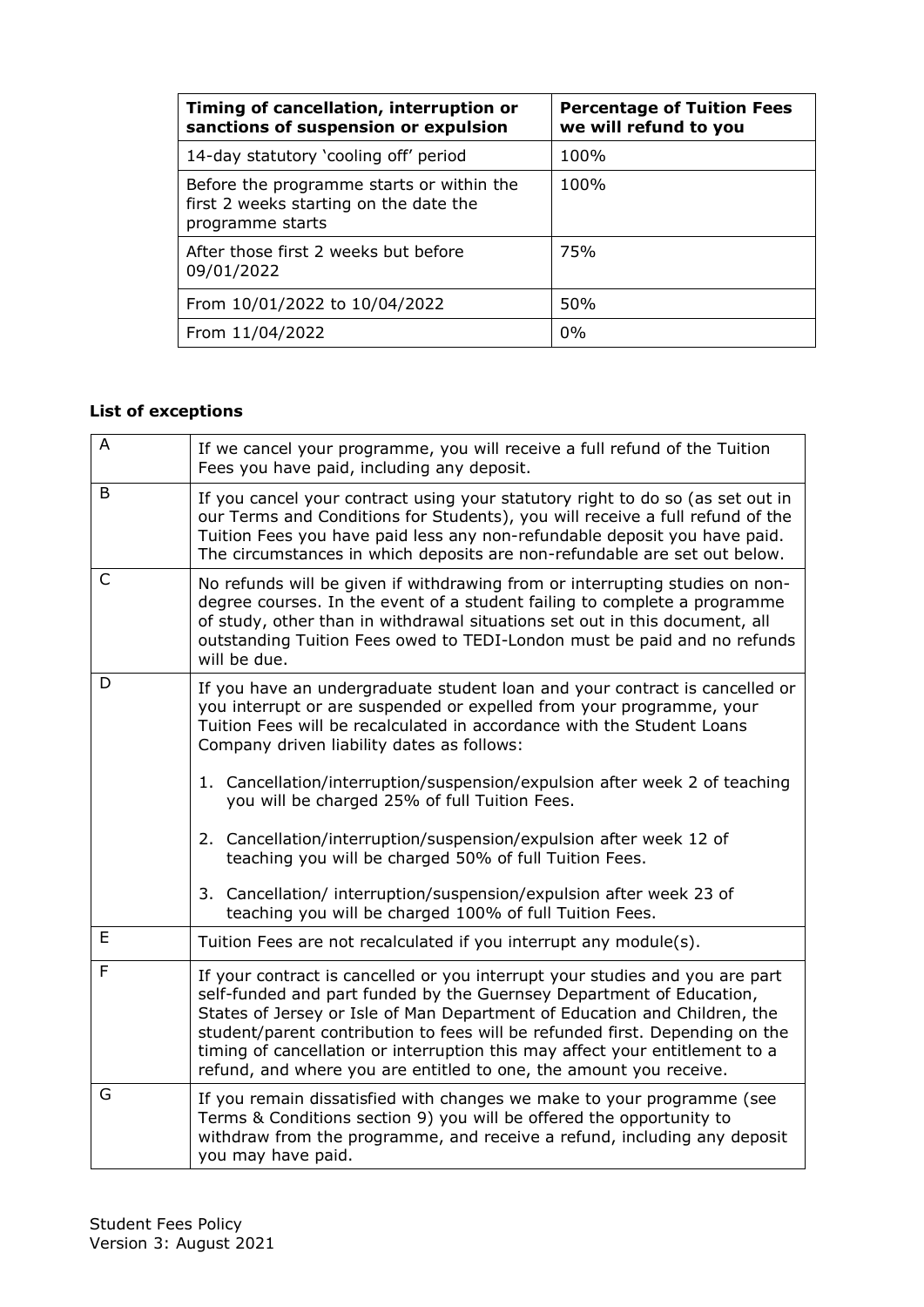#### Notes:

- Non-refundable deposits, scholarships, bursaries, fee discounts and academic related debts (if applicable) will be deducted from refunds.
- Refunds will be made in British Pounds Sterling to the person who originally made the payment and by the same method of payment.
- We must have received formal notice of cancellation or interruption for refunds to be paid either via the statutory cancellation form which can be found in the **Terms and Conditions** or via letter or email to admissions@tedi-london.ac.uk.
- 8.6 **Deposits are non-refundable unless** *we* **deem it inappropriate for you to join the programme, for example, if you do not meet the conditions made as part of our offer to you – this also includes the non-issuance of a VISA.**

### **Repeating/ retaking modules**

- 8.7 **If you fail a module at the first attempt, you may be reassessed in that module without any additional charge. However, if you fail the reassessment, you will be required to pay the proportion of the Tuition Fee for the module you retake which is applicable at the time of the retake. This applies to all students**.
- 8.8 No fee discounts, bursaries or scholarships are available for repeats or retakes.
- 8.9 If you have a Government Tuition Fee Loan, you are advised to check that you qualify for funding for a retake as funding is dependent on your particular circumstances and may not be available.

## <span id="page-13-0"></span>**9. NON-PAYMENT OF FEES**

- 9.1 You are expected to respond to all communication from us relating to the payment and/or non-payment of fees.
- 9.2 We reserve the right to note that you have an outstanding debt if you have registered on the basis of applying for being eligible for Government Loan funding and that loan is not paid to us when your study commences.
- 9.3 Any dispute about the nature of a debt should be dealt with under the Student Complaints Process.
- 9.4 Penalties for unpaid **Tuition Fees** include inability to register or re-register, withholding of correspondence including official transcripts, withholding of final award certificate, withdrawal or suspension of our library and computing facilities, expulsion from your programme and refusal to allow attendance at